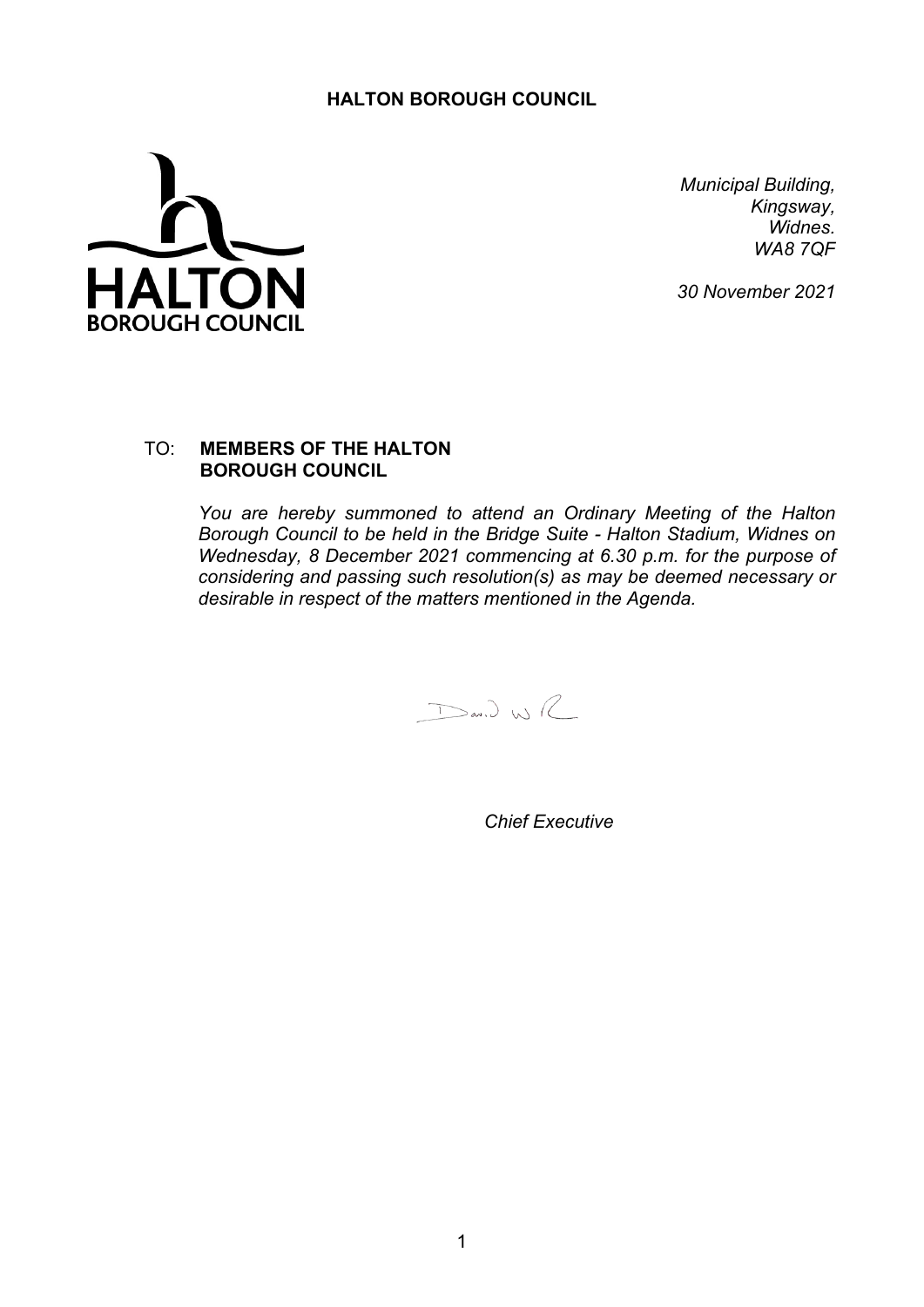## **-AGENDA-**

| $\mathbf 1$ .<br>2.<br>3. | <b>DECLARATIONS OF INTEREST</b>                                                                   | <b>COUNCIL MINUTES</b>           |                                                                                    |                                                                                                                                                                                                                              | <b>SEE MINUTE</b><br><b>BOOK</b> |  |  |  |  |
|---------------------------|---------------------------------------------------------------------------------------------------|----------------------------------|------------------------------------------------------------------------------------|------------------------------------------------------------------------------------------------------------------------------------------------------------------------------------------------------------------------------|----------------------------------|--|--|--|--|
|                           |                                                                                                   |                                  |                                                                                    |                                                                                                                                                                                                                              |                                  |  |  |  |  |
|                           |                                                                                                   |                                  |                                                                                    | <b>APOLOGIES FOR ABSENCE</b>                                                                                                                                                                                                 |                                  |  |  |  |  |
|                           |                                                                                                   | THE MAYOR'S ANNOUNCEMENTS        |                                                                                    |                                                                                                                                                                                                                              |                                  |  |  |  |  |
| 4.                        |                                                                                                   |                                  |                                                                                    |                                                                                                                                                                                                                              |                                  |  |  |  |  |
| 5.                        | <b>LEADER'S REPORT</b>                                                                            |                                  |                                                                                    |                                                                                                                                                                                                                              |                                  |  |  |  |  |
| 6.                        | <b>MINUTES OF THE EXECUTIVE BOARD</b>                                                             | <b>SEE MINUTE</b><br><b>BOOK</b> |                                                                                    |                                                                                                                                                                                                                              |                                  |  |  |  |  |
|                           | a)                                                                                                | 14 October 2021                  |                                                                                    |                                                                                                                                                                                                                              |                                  |  |  |  |  |
|                           |                                                                                                   | b) 18 November 2021              |                                                                                    |                                                                                                                                                                                                                              |                                  |  |  |  |  |
| $\overline{7}$ .          |                                                                                                   |                                  | <b>MINUTES OF THE HEALTH AND WELLBEING BOARD</b>                                   |                                                                                                                                                                                                                              | <b>SEE MINUTE</b>                |  |  |  |  |
| 8.                        | <b>QUESTIONS ASKED UNDER STANDING ORDER 8</b>                                                     | <b>BOOK</b>                      |                                                                                    |                                                                                                                                                                                                                              |                                  |  |  |  |  |
| 9.                        | <b>MATTERS REQUIRING A DECISION OF THE COUNCIL</b>                                                |                                  |                                                                                    |                                                                                                                                                                                                                              |                                  |  |  |  |  |
|                           | Determination of Council Tax Base 2022/23 - KEY<br>a)<br><b>DECISION (Minute No EXB44 refers)</b> |                                  |                                                                                    |                                                                                                                                                                                                                              | $1 - 4$                          |  |  |  |  |
|                           |                                                                                                   |                                  |                                                                                    |                                                                                                                                                                                                                              |                                  |  |  |  |  |
|                           |                                                                                                   | RECOMMENDED: That                |                                                                                    |                                                                                                                                                                                                                              |                                  |  |  |  |  |
|                           |                                                                                                   |                                  | Agency be so notified; and                                                         | 1) Council set the 2022/23 Council Tax Base at 35,831<br>for the Borough and that the Cheshire Fire Authority,<br>the Cheshire Police and Crim Commissioner, Liverpool<br>City Region Combined Authority and the Environment |                                  |  |  |  |  |
|                           |                                                                                                   |                                  |                                                                                    |                                                                                                                                                                                                                              |                                  |  |  |  |  |
|                           |                                                                                                   |                                  | <b>Parish</b>                                                                      | <b>Tax Base</b>                                                                                                                                                                                                              |                                  |  |  |  |  |
|                           |                                                                                                   |                                  | Hale<br><b>Halebank</b><br>Daresbury<br>Moore<br><b>Preston Brook</b><br>Sandymoor | 664<br>526<br>186<br>333<br>368<br>1,417                                                                                                                                                                                     |                                  |  |  |  |  |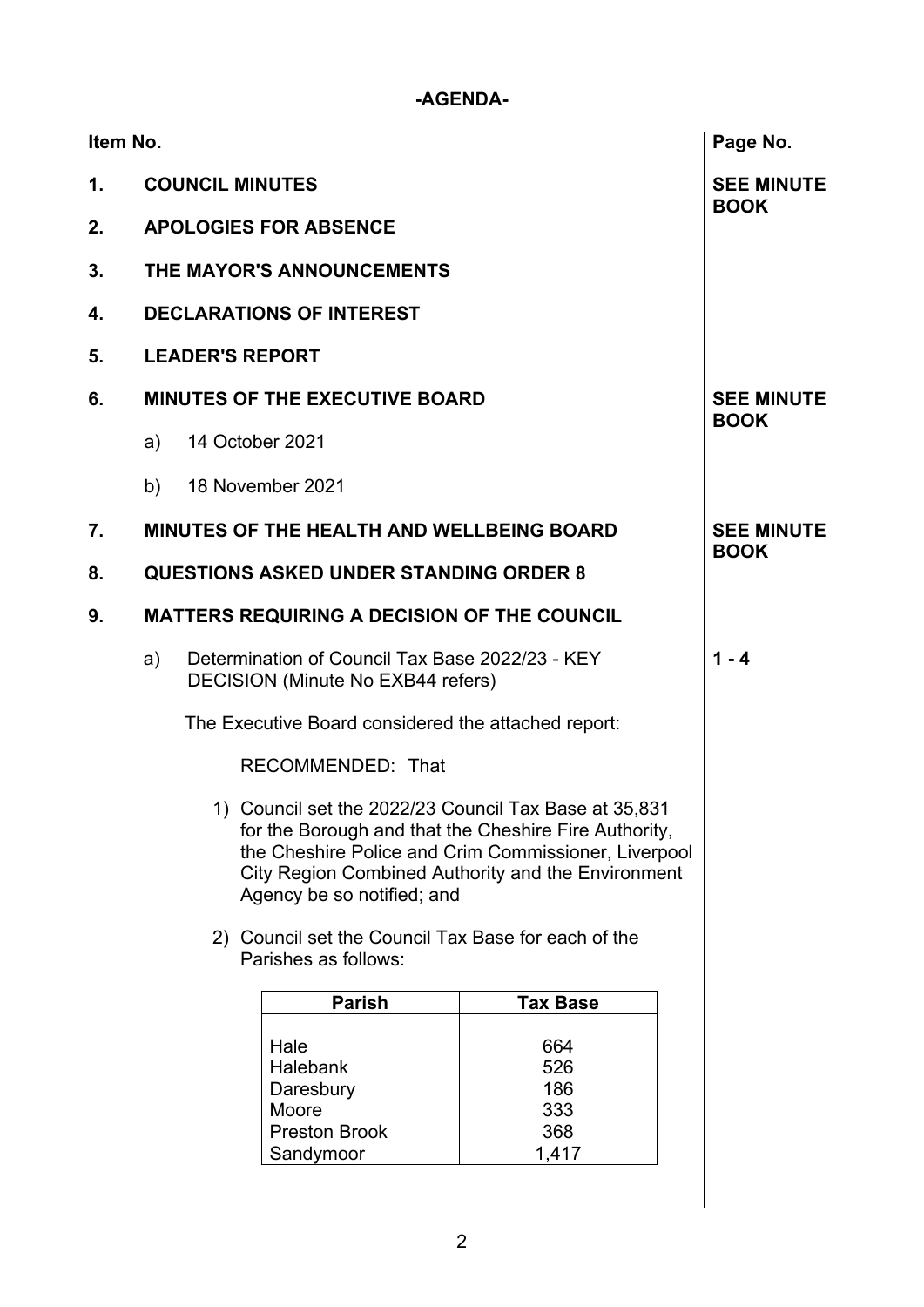| b)            | Initial Budget Proposals 2022/23 - KEY DECISION (Minute<br>No EXB46 refers)                                                                                                                                                                                                          | $5 - 16$   |
|---------------|--------------------------------------------------------------------------------------------------------------------------------------------------------------------------------------------------------------------------------------------------------------------------------------|------------|
|               | The Executive Board considered the attached report:                                                                                                                                                                                                                                  |            |
|               | RECOMMENDED: That Council approve the initial<br>budget proposals for 2022/23, set out in Appendix 1.                                                                                                                                                                                |            |
| $\mathsf{c})$ | 2021/22 Revised Capital Revisions                                                                                                                                                                                                                                                    | $17 - 22$  |
|               | Council is asked to consider the attached report.                                                                                                                                                                                                                                    |            |
|               | RECOMMENDED: That the revisions to the Council's<br>2021/22 capital programme set out in paragraph 3.2 of the<br>report, be approved.                                                                                                                                                |            |
| d)            | Procurement of External Audit Services (Minute No AGB18)<br>refers)                                                                                                                                                                                                                  | $23 - 26$  |
|               | Audit and Governance Board considered the attached report:                                                                                                                                                                                                                           |            |
|               | RECOMMENDED: That Council be recommended to<br>approve opting-in to the sector-led procurement by Public<br>Sector Audit Appointments, for the provision of external audit<br>services for the five years commencing 1 April 2023.                                                   |            |
| e)            | Approval of the main modifications and minor amendments to<br>the Delivery and Allocations Local Plan, including Policies<br>Map for a formal period of public consultation pursuant to the<br>Town & Country Planning (Local Planning) (England)<br>Regulations 2012 - KEY DECISION | $27 - 476$ |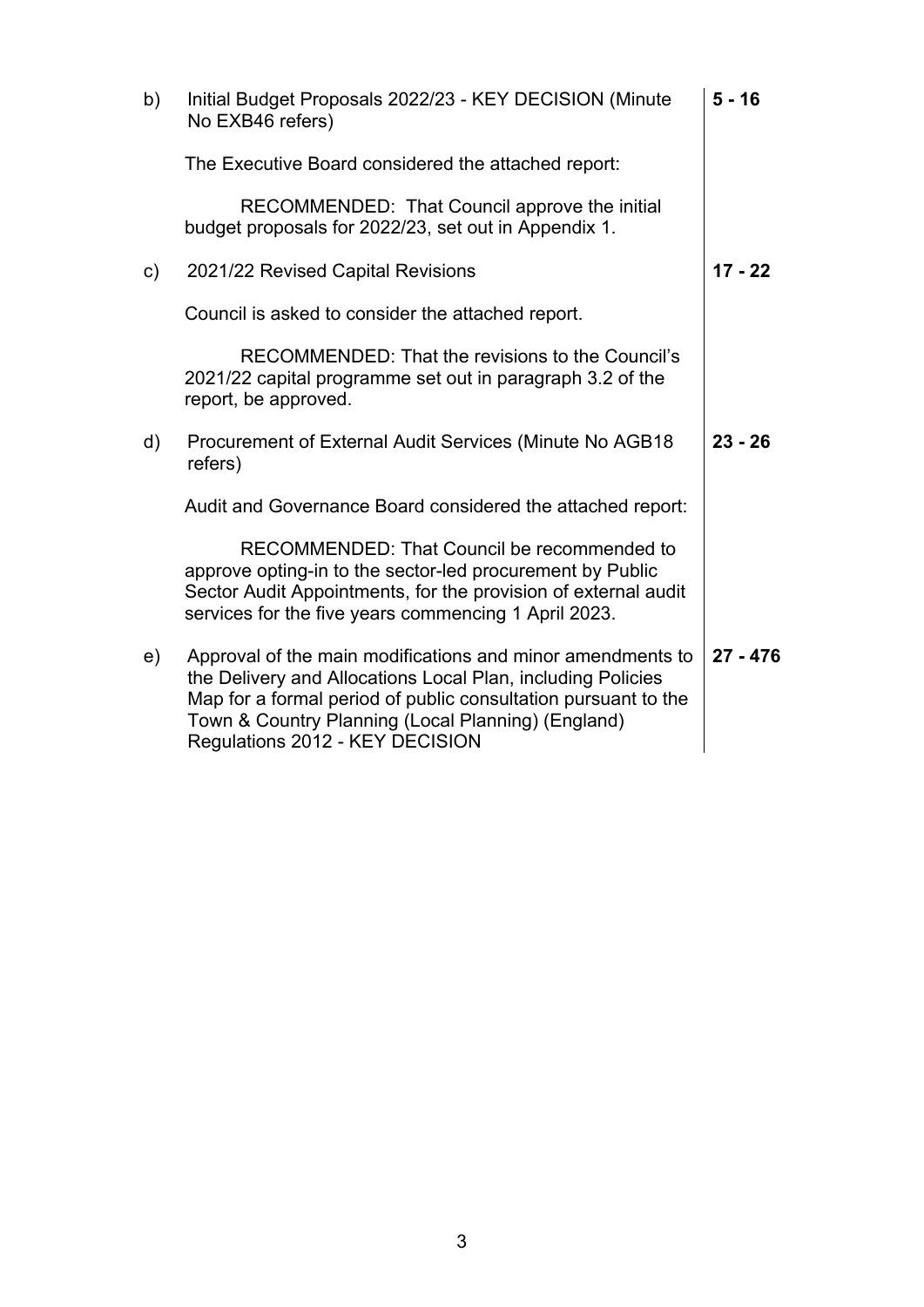|    | Council is asked to consider the attached report.                                                                                                                                                                                                                                                                                                          |           |
|----|------------------------------------------------------------------------------------------------------------------------------------------------------------------------------------------------------------------------------------------------------------------------------------------------------------------------------------------------------------|-----------|
|    | RECOMMENDED: That Council be recommended to:                                                                                                                                                                                                                                                                                                               |           |
|    | 1) approve the modifications to be made to the Halton<br>Delivery and Allocations Local Plan (APPENDIX A) for<br>the purposes of a six week period of public<br>consultation;                                                                                                                                                                              |           |
|    | 2) agree that further minor editorial amendments as<br>required be made to the Halton Delivery and<br>Allocations Local Plan by the Operational Director for<br>Policy, Planning and Transportation in consultation<br>with the Portfolio Holder and the Leader of the Council,<br>before commencing the period of public consultation or<br>adoption; and |           |
|    | 3) assuming a favourable Inspector's Report, agree that<br>the Halton Delivery and Allocations Local Plan be<br>brought back before Council for formal adoption as<br>part of the Development Plan for Halton following<br>receipt of the Inspectors report.                                                                                               |           |
| f) | Gambling Act 2005 Statement of Gambling Policy                                                                                                                                                                                                                                                                                                             | 477 - 496 |
|    | Council is asked to consider the attached report.                                                                                                                                                                                                                                                                                                          |           |
|    | <b>RECOMMENDED: That the Council</b>                                                                                                                                                                                                                                                                                                                       |           |
|    | 1) adopt the Statement of Gambling Policy attached to<br>this report to come into effect immediately following the<br>expiry of the current policy; and                                                                                                                                                                                                    |           |
|    | 2) directs that the Operational Director - Legal and<br>Democratic Services publishes the Statement of<br>Gambling Policy in accordance with section 349<br>Gambling Act 2005 and the Gambling Act 2005<br>(Licensing Authority Policy Statement) (England and<br>Wales) Regulations 2006.                                                                 |           |
| g) | Absence of Elected Members                                                                                                                                                                                                                                                                                                                                 |           |
|    | Council are asked to note that Councillors C. Plumpton Walsh<br>and N. Plumpton Walsh have been absent from attending<br>Council meetings for seven months due to personal family<br>circumstances.                                                                                                                                                        |           |
|    | Under Section 85 of the Local Government Act 1972,<br>permission is sought for Councillors C. Plumpton Walsh and<br>N. Plumpton Walsh to be granted an extended period of<br>absence from attending Council meetings for a further period<br>of 3 months, concluding on 13 April 2022.                                                                     |           |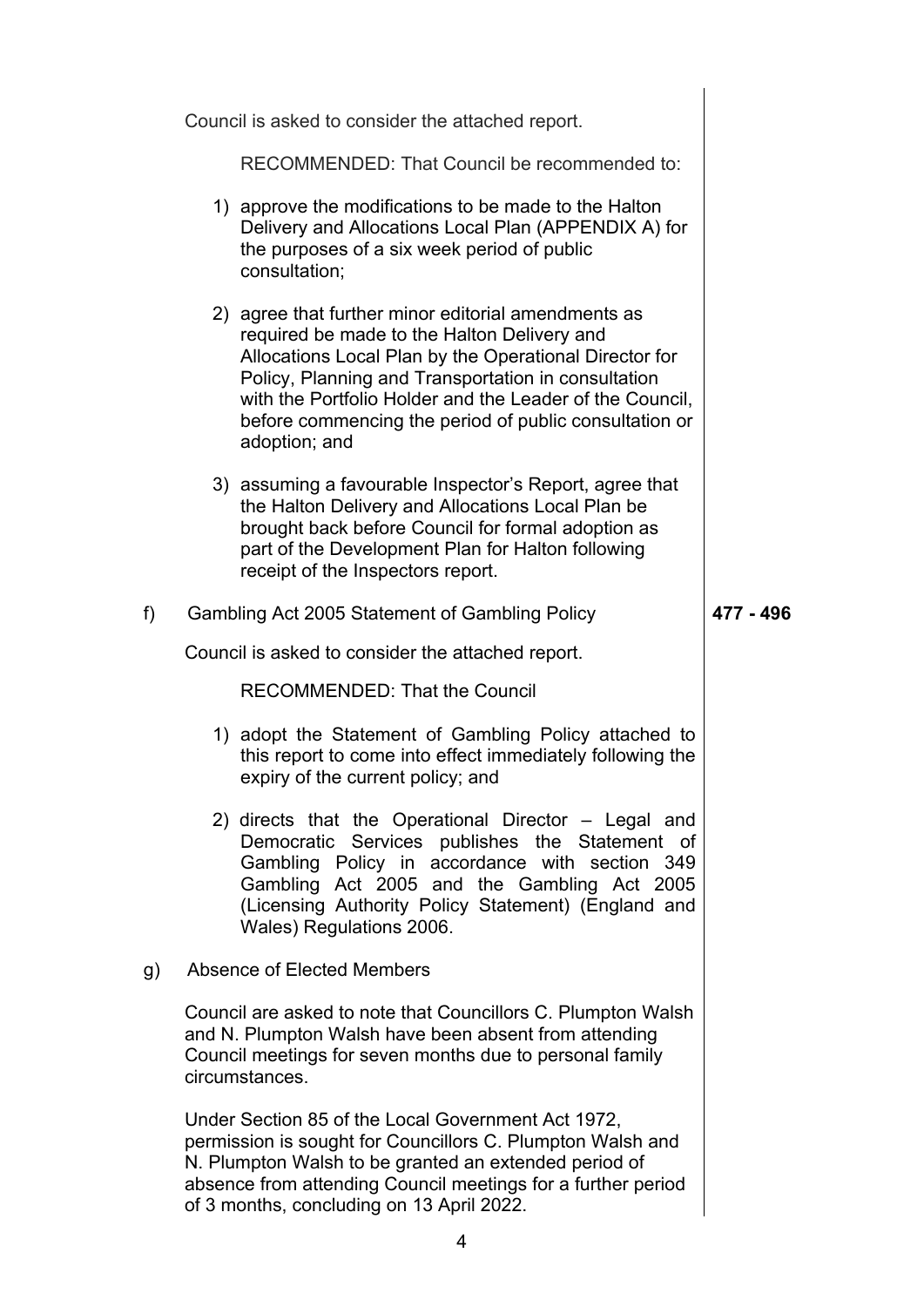|     | h)           | <b>Electoral Matters</b>                                                                                                                                                                                                                                                                                                                                                                                                                                                                                                                      | 497 - 500                        |
|-----|--------------|-----------------------------------------------------------------------------------------------------------------------------------------------------------------------------------------------------------------------------------------------------------------------------------------------------------------------------------------------------------------------------------------------------------------------------------------------------------------------------------------------------------------------------------------------|----------------------------------|
|     |              | Council is asked to consider the attached report.                                                                                                                                                                                                                                                                                                                                                                                                                                                                                             |                                  |
|     |              | RECOMMENDED: That Council appoint Ian Leivesley<br>to carry out the Electoral Registration Officer Functions for the<br>registration of Parliamentary and Local Government Electors<br>and the Returning Officer Functions for Parliamentary, Local,<br>Parish, Combined Authority Mayoral, Police & Crime<br>Commissioner Elections and Referenda under all relevant<br>legislation and to act as the Proper Officer for all related<br>functions and relevant legislation with immediate effect until a<br>further decision of the Council. |                                  |
|     | i)           | <b>Members Allowances Review</b>                                                                                                                                                                                                                                                                                                                                                                                                                                                                                                              | $501 - 504$                      |
|     |              | Council is asked to consider the attached report.                                                                                                                                                                                                                                                                                                                                                                                                                                                                                             |                                  |
|     |              | <b>RECOMMENDED: That</b>                                                                                                                                                                                                                                                                                                                                                                                                                                                                                                                      |                                  |
|     |              | 1) the report be noted; and                                                                                                                                                                                                                                                                                                                                                                                                                                                                                                                   |                                  |
|     |              | 2) Council approves the process for the review of the<br>Members Allowances Scheme set out.                                                                                                                                                                                                                                                                                                                                                                                                                                                   |                                  |
|     | j)           | Municipal By-Election Result - Halton Castle Ward - 25<br>November 2021                                                                                                                                                                                                                                                                                                                                                                                                                                                                       | $505 - 506$                      |
|     |              | Council be requested to:                                                                                                                                                                                                                                                                                                                                                                                                                                                                                                                      |                                  |
|     |              | 1) note the attached Borough By-Election Result for the<br>Halton Castle Ward on 25 November 2021; and                                                                                                                                                                                                                                                                                                                                                                                                                                        |                                  |
|     |              | 2) appoint Councillor Sharon Anne Thornton to the<br>following Boards:                                                                                                                                                                                                                                                                                                                                                                                                                                                                        |                                  |
|     |              | Urban Renewal Policy and Performance Board;<br>and                                                                                                                                                                                                                                                                                                                                                                                                                                                                                            |                                  |
|     |              | Corporate Services Policy and Performance Board.                                                                                                                                                                                                                                                                                                                                                                                                                                                                                              |                                  |
| 10. |              | <b>MINUTES OF THE POLICY AND PERFORMANCE BOARDS</b><br>AND THE AUDIT AND GOVERNANCE BOARD                                                                                                                                                                                                                                                                                                                                                                                                                                                     | <b>SEE MINUTE</b><br><b>BOOK</b> |
|     | a)           | Children, Young People and Families                                                                                                                                                                                                                                                                                                                                                                                                                                                                                                           |                                  |
|     | b)           | Health                                                                                                                                                                                                                                                                                                                                                                                                                                                                                                                                        |                                  |
|     | $\mathsf{C}$ | Safer                                                                                                                                                                                                                                                                                                                                                                                                                                                                                                                                         |                                  |
|     | d)           | <b>Environment and Urban Renewal</b>                                                                                                                                                                                                                                                                                                                                                                                                                                                                                                          |                                  |
|     | e)           | <b>Corporate Services</b>                                                                                                                                                                                                                                                                                                                                                                                                                                                                                                                     |                                  |
|     |              |                                                                                                                                                                                                                                                                                                                                                                                                                                                                                                                                               |                                  |